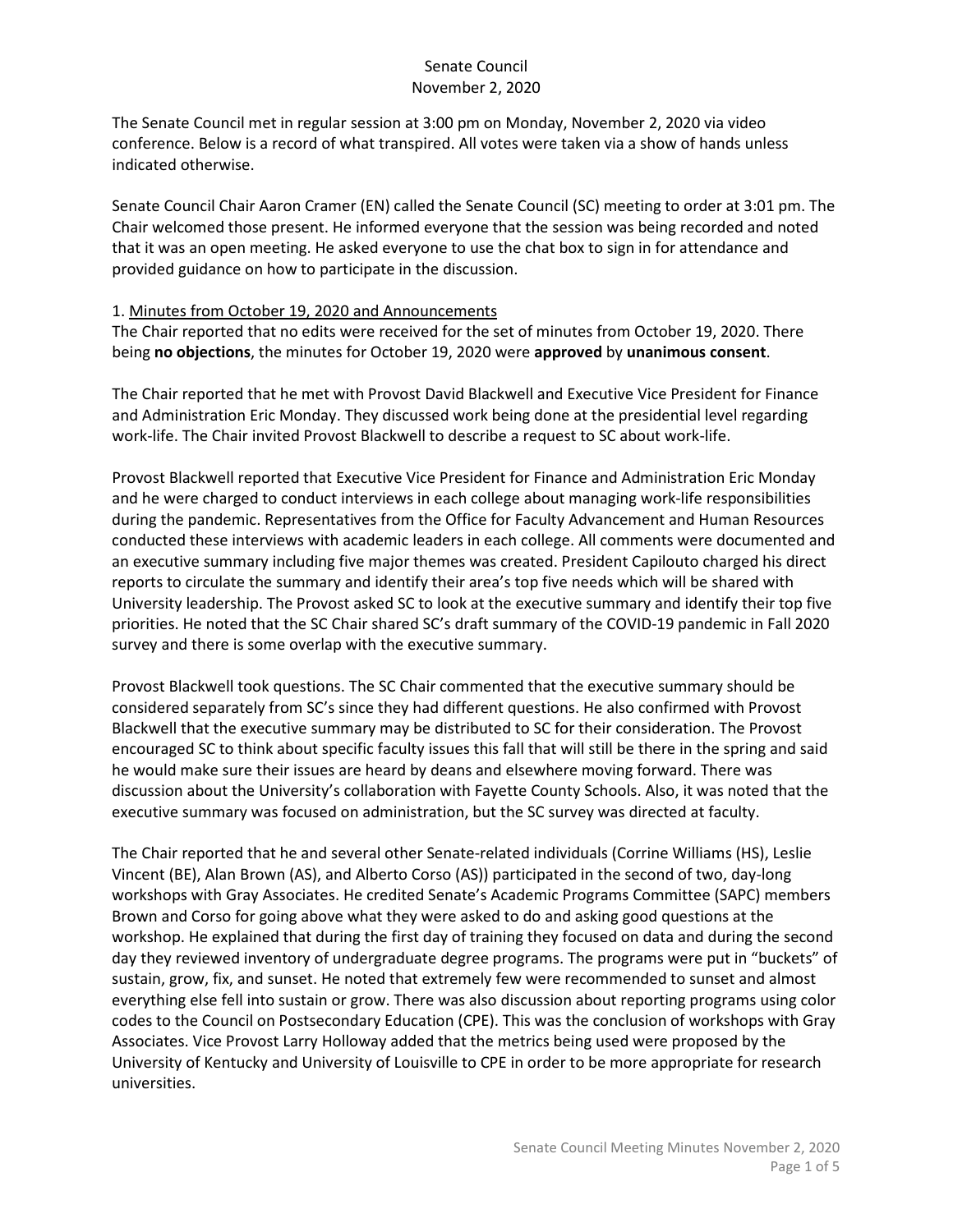The Chair reported that he attended a UK Core Education Committee (UKCEC) meeting. He noted that they had good discussion and he has a better understanding of their issues.

## 2. Old Business

# a. Impact of Administrative Reorganization on Senate Activities

The Chair explained that ex-officio members on some of Senate's committees that are named in the *Senate Rules* (*SR*s) have changed or no longer exist. He brought this issue to the attention of President Capilouto and asked SC to think about engagement with the realigned administration. Other issues noted were academic courses that are housed in the Provost's Office and planning for future reorganizations. It was suggested that the Provost be named on some committees so he may designate a representative. The Chair asked SC to think about this issue and be ready for more conversations after Board of Trustee personnel actions occur.

## 3. Committee Reports

# a. Senate's Retroactive Withdrawal Appeals Committee (SRWAC) - Jim Donovan, Chair

## i. 2019-20 Annual Report

Donovan (LA) went over the report and noted that requests did not go up this year, perhaps due to the ongoing COVID-19 environment. Also, he expects that the revised procedural rules will be approved.

He reported ongoing difficulties for applicants because of administrative reasons. There was clarification that the administrative reasons are often due to students who think they have withdrawn online for a semester but have not. He explained that this happens because the system will not drop a student's last course online. They must do it in person, but they aren't always aware of this. University Registrar Kim Taylor offered that going forward her office could identify these students and communicate with them.

### b. Senate's Admissions and Academic Standards Committee (SAASC) - Jennifer Bird-Pollan, Chair i. Proposed Change to *Senate Rules (SR)* for Gatton College of Business and Economics (Add New "Direct Admissions" Section)

Bird-Pollan (LA) went over the proposal to allow direct admission into upper-division for incoming, firsttime freshmen meeting the Gatton Direct Admit Program standards. Associate Dean for Undergraduate Affairs Jennifer Siebenthaler clarified that incoming freshman must still follow the same prerequisite requirements as all other current students and that seats for graduating seniors are protected. She also noted that analysis was done to ensure that the admission of freshman would not have a negative impact on diversity. The Chair asked if there were any questions of fact, and there were none.

The Chair stated that the **motion** on the floor was a recommendation from the SAASC to approve the proposed change to *SR 4.2.2.9.1.1* to allow direct admission into upper-division for incoming, first-time freshmen meeting the Gatton Direct Admit Program standards for Gatton College of Business and Economics. Because the motion came from committee, no **second** was needed. The Chair asked if there was debate on the proposal and there was none. A **vote** was taken and the motion **passed** with none opposed and one abstained.

# 4. Update on Summer Pilot for Badges - Associate Provost of Teaching, Learning, and Academic Innovation Kathi Kern

The Chair reminded SC of their previous approval of the summer badge pilot that was done in the interest of summer enrollment. He welcomed Associate Provost of Teaching, Learning, and Academic Innovation Kathi Kern for an update on the pilot.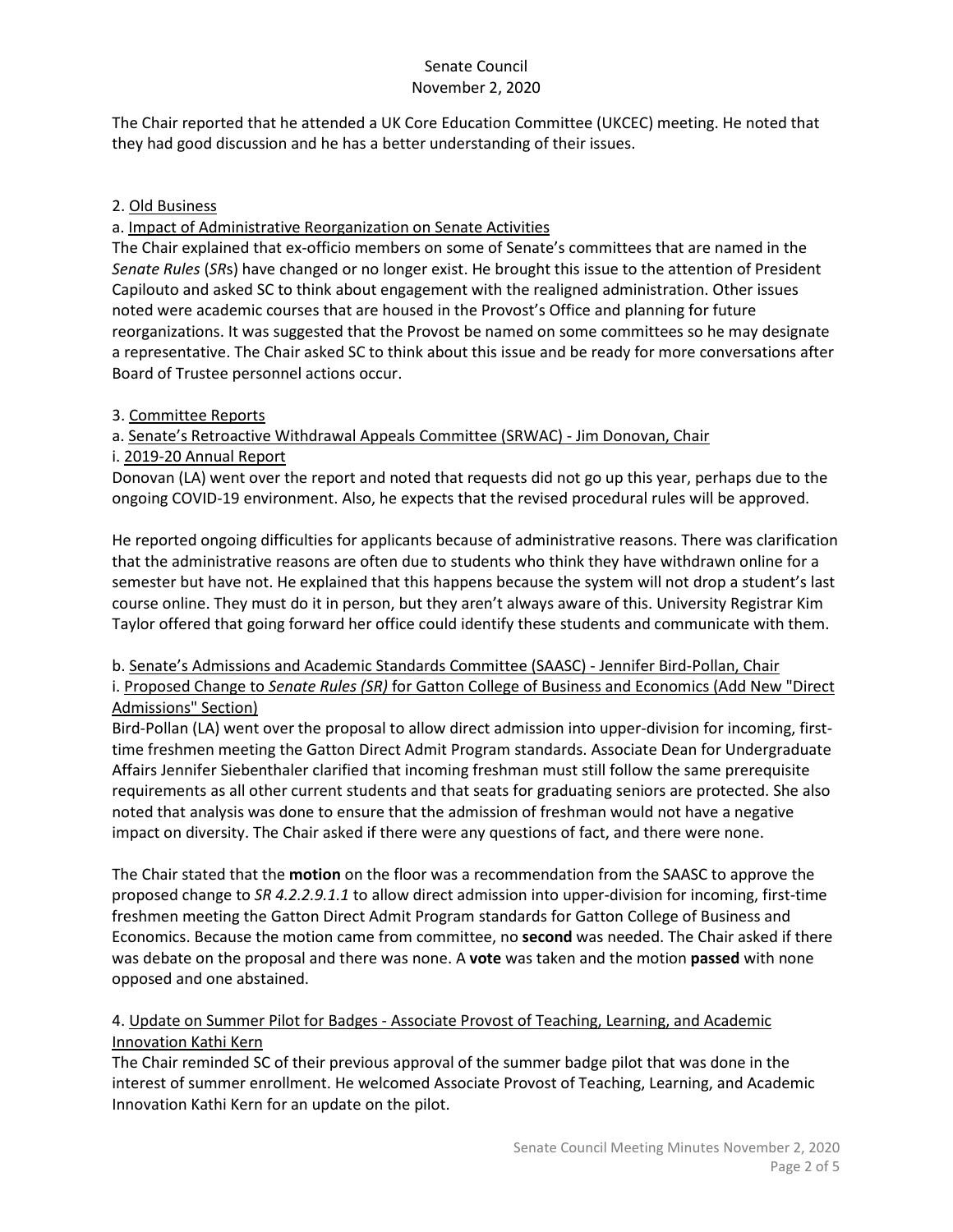Kern expressed her appreciation for SC's trust and flexibility to try the pilot for badges and University Registrar Kim Taylor for her work to get the vendor in place for them. She shared the report of badges earned over the summer and emphasized that there would need to be faculty leadership if there was interest in continuing with the badge program. The Chair noted that a more tangible definition of what a badge is would be needed if the program goes forward.

The floor was opened for questions. There was clarification that the badges do not appear on the student transcripts and that badge requirements usually consist of two to four courses that are determined by faculty. There was discussion about badges being used as a marketing tool and the possibility of badges leading students to earn certificates and degrees. Although student feedback about badges were generally positive, it was noted that more data is needed going forward.

Taylor gave a brief overview of how the badge system works and how employers can use badges to search for individuals with specific skill sets. She noted that UK recently signed a contract with Credly, a badge vendor, that students use to display earned badges. The service if free for students, but the university pays a yearly fee.

There was no objection to investigating badges further. SC agreed to participate with Kern's group working on the future of badges at UK.

## 5. COVID Ongoing Discussion

### a. Soliciting Opinions from University Community

The Chair reminded SC of their previous discussion about next steps in making recommendations based on the responses from senators regarding COVID-related concerns. He explained that SC's recommendations were compiled into a summary and asked them to go through the summary to address concerns. SC reviewed the document and had the following suggestions and concerns.

Section 1 - Compliance with Covid-19 Safety Protocols (Faculty)

• Education on proper mask usage. This information could be included on one of President Capilouto's email communications.

Section 3 - Faculty Workload (Faculty)

- There was discussion about possible Senate endorsement of the American Association of University Professors (AAUP) statement about faculty choice of course modalities. Since this is a Senate related item, it does not need to be listed in the summary.
- The wording of 3.b. should be clear that it is the instructor's decision whether remote participation is appropriate for an in-person course.
- The wording of issue 3.f. should be changed to, "Special Concerns for Promotion Eligible Faculty, Tenure Track Faculty, and NonTenured Faculty".
- Change the proposed solution wording of 3.g. to, "Create a mechanism for expedited leave to help colleagues".

Section 6 - Compliance with Safety Protocols (Students)

- Correct numbering.
- The wording of 6.d. should be changed to, "Encourage safety during any break".
- Student members agreed to rewrite 6.b. (Currently 6.c.).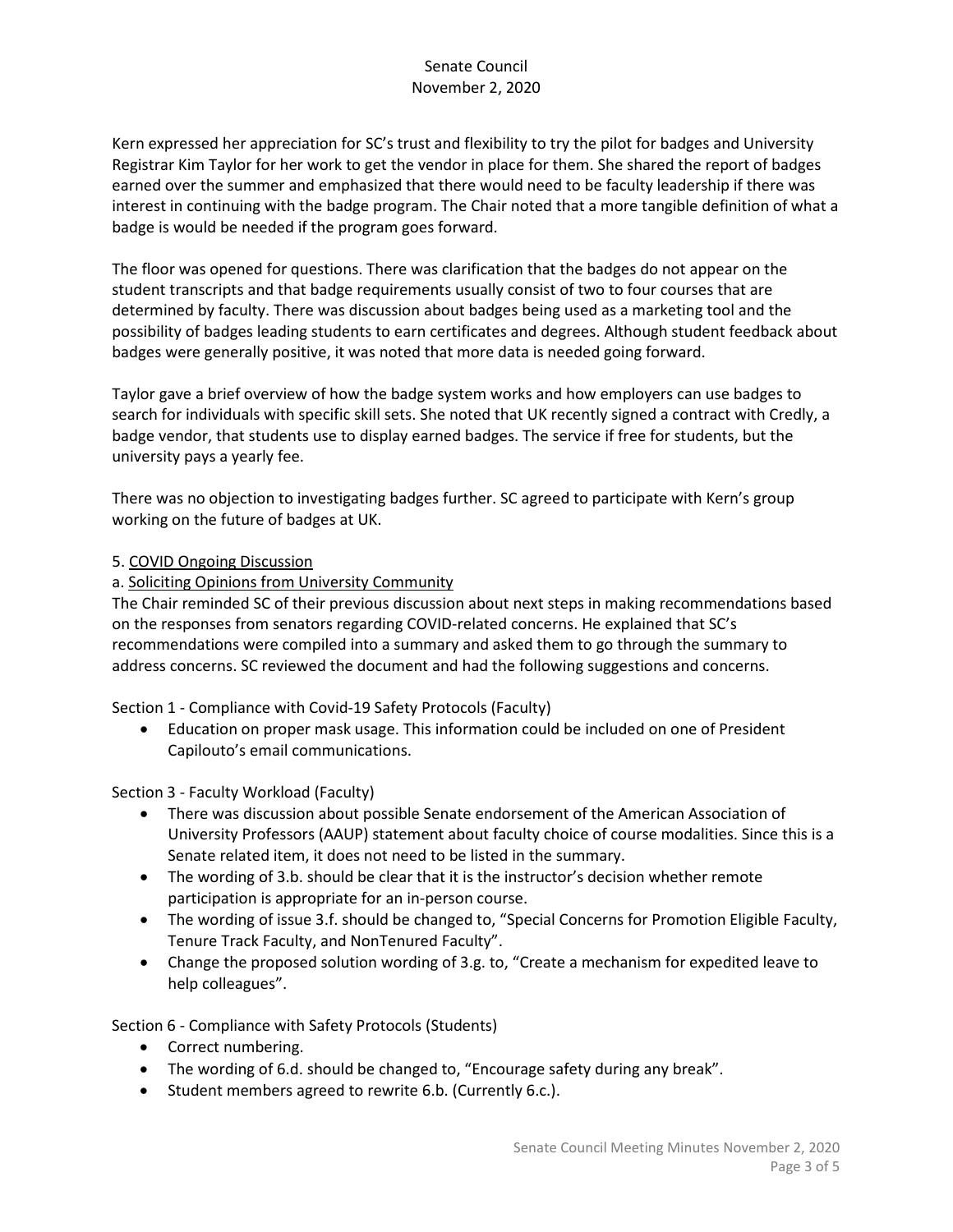Section 8 - Student Interactions with Faculty (Students)

• The proposed solution wording of 8.c. should be changed to, "Suggest/demand instructors" publish syllabi at least 5 days before classes start".

The Chair said he would send the revised document to SC for comments and once completed, send to President Capilouto and Provost Blackwell.

### 6. Tentative University Agenda for November 9, 2020

The Chair noted that survey results from senators regarding COVID-related concerns would not be included on the agenda unless recommendations are finalized. Vincent (BE) **moved** to approve the proposed tentative agenda for November 9, 2020 and Andrade (ME) **seconded**. The Chair asked if there was any debate and there was none. A **vote** was taken on the motion to approve the tentative Senate agenda for November 9, 2020 and the motion **passed** with none opposed.

7. University Calendars a. 2021 - 2022 Calendar b. 2023 - 2024 Calendar, Tentative c. 2021 - 2022 Dentistry d. 2023 - 2024 Dentistry, Tentative e. 2021 - 2022 Law f. 2023 - 2024 Law, Tentative g. 2021 - 2022 Medicine h. 2023 - 2024 Medicine, Tentative i. 2021 - 2022 Pharmacy j. 2023 - 2024 Pharmacy, Tentative

The Chair reported that the proposed calendars were sent via SC listserv to them prior to the meeting for consideration. He explained that some of the questions on the listserv about the proposed calendars are due to the outstanding calendar proposal that was approved by SC during the spring that has not been voted on yet by Senate.

The floor was opened for questions. University Registrar Kim Taylor addressed a concern about inconsistency of dates for the 2021-2022 winter intersession calendar. There was extensive discussion about reading days and dead days that were not included in the winter intersession or summer session calendars. There was also discussion about what is in the *Senate Rules* (*SR*s) regarding reading days and dead days. Taylor emphasized the need for expediency in finalizing the Fall 2021 calendar.

Brion (EN) **moved** to approve the proposed Fall 2021 calendar. Vincent (BE) **seconded**. The Chair asked if there was any debate and there was none. A **vote** was taken and the motion **passed** with none opposed.

The Chair asked if there were any objections to tabling the other calendars until the concerns were addressed at the next meeting and there were none.

The meeting was adjourned at 5:26 pm with no objections.

Respectfully submitted by Aaron Cramer, Senate Council Chair